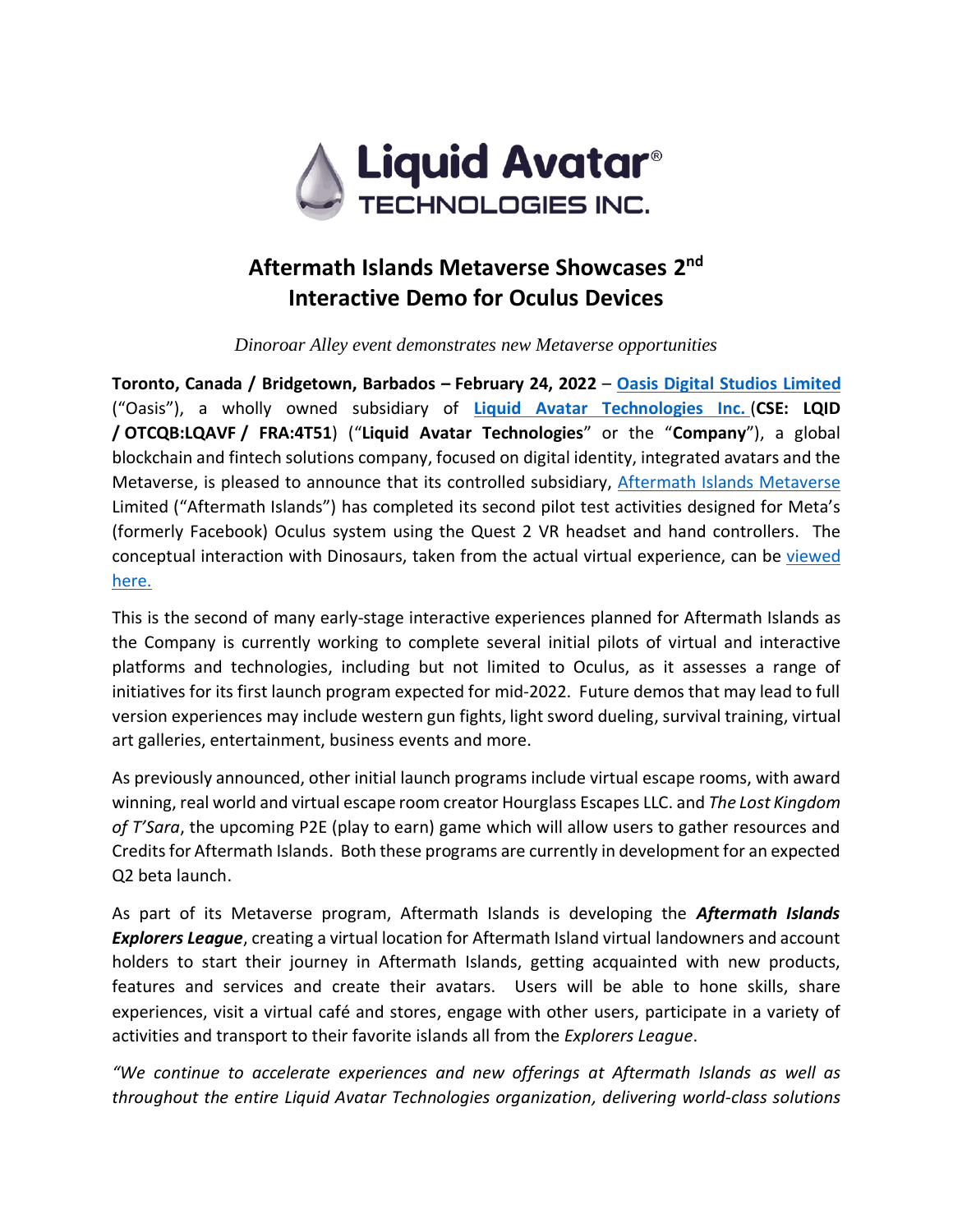*for digital identity, avatars, NFTs and the Metaverse," said David Lucatch, CEO Liquid Avatar, Managing Director Oasis Digital Studios Limited & Aftermath Islands Metaverse Limited. "This is the second pilot for the Oculus platform and further demonstrates our abilities to reach milestone activities and drive forward with a range of technologies and the first phase launch of Aftermath Islands Metaverse."*

In addition to its recently announced premium virtual islands, Fab Island, Vegas Island and Cannabis Cove, additional premium theme islands are planned for release. Aftermath Islands Metaverse is working with brands and agencies and welcomes the opportunity explore partnerships that will create new and interactive virtual experiences for players.

## *For information on Aftermath Islands and to receive updates from Oasis Digital Studios, please [click here](https://share.hsforms.com/1bSgqjoO8SjmF58FU9WhPyA4rqa5)*

*If you would like to join our mailing list and receive updates from Liquid Avatar Technologies, please [click here](https://hello.liquidavatar.com/liquid-avatar-updates)* 

### **About Aftermath Islands Metaverse Limited – [www.aftermathislands.com](https://aftermathislands.com/)**

Aftermath Islands Metaverse Limited is a Barbados corporation which is 50% owned and is controlled by Oasis Digital Studios Limited, a wholly owned subsidiary of Liquid Avatar Technologies Inc.

Aftermath Islands as first described in the initial whitepaper published in 2017 and then subsequently updated, was based on the premise of a water-world with islands that represented destinations in a global virtual game. Since then, the Aftermath Islands metaverse has evolved and now represents exciting themed based islands, communities, and estates where players can experience a wide range of adventures and opportunities.

In Aftermath Islands' virtual world, users can buy, develop, trade, and sell Virtual Land (VL), property and assets, like buildings, crafted items, transport, and other items all through NFTs, a non-fungible token that represents the ownership of virtual and other assets. Each plot or parcel of VL is unique and owners get to choose what content they want to publish on their VL. This can range from simple scenery and structures to an interactive game, store, warehouse, dwelling, facility, or destination. Users can purchase VL as well as all other goods and services in Aftermath Islands with CREDITS, the current code name for in-game currency, fiat and other authorized currencies, coins, and tokens.

Aftermath Islands is a shared virtual world, much like the Metaverse described by author Ernest Cline in his science-fiction novels *Ready Player One and Ready Player Two*. Expected to launch mid-2022, Aftermath Islands will allow users to connect and interact with each other, create content, craft, participate in activities and quests and play games. Aftermath Islands will have a virtual economy where users can engage in a myriad of in-world economic transactions as well as monetize the content, items, quests, and applications they build.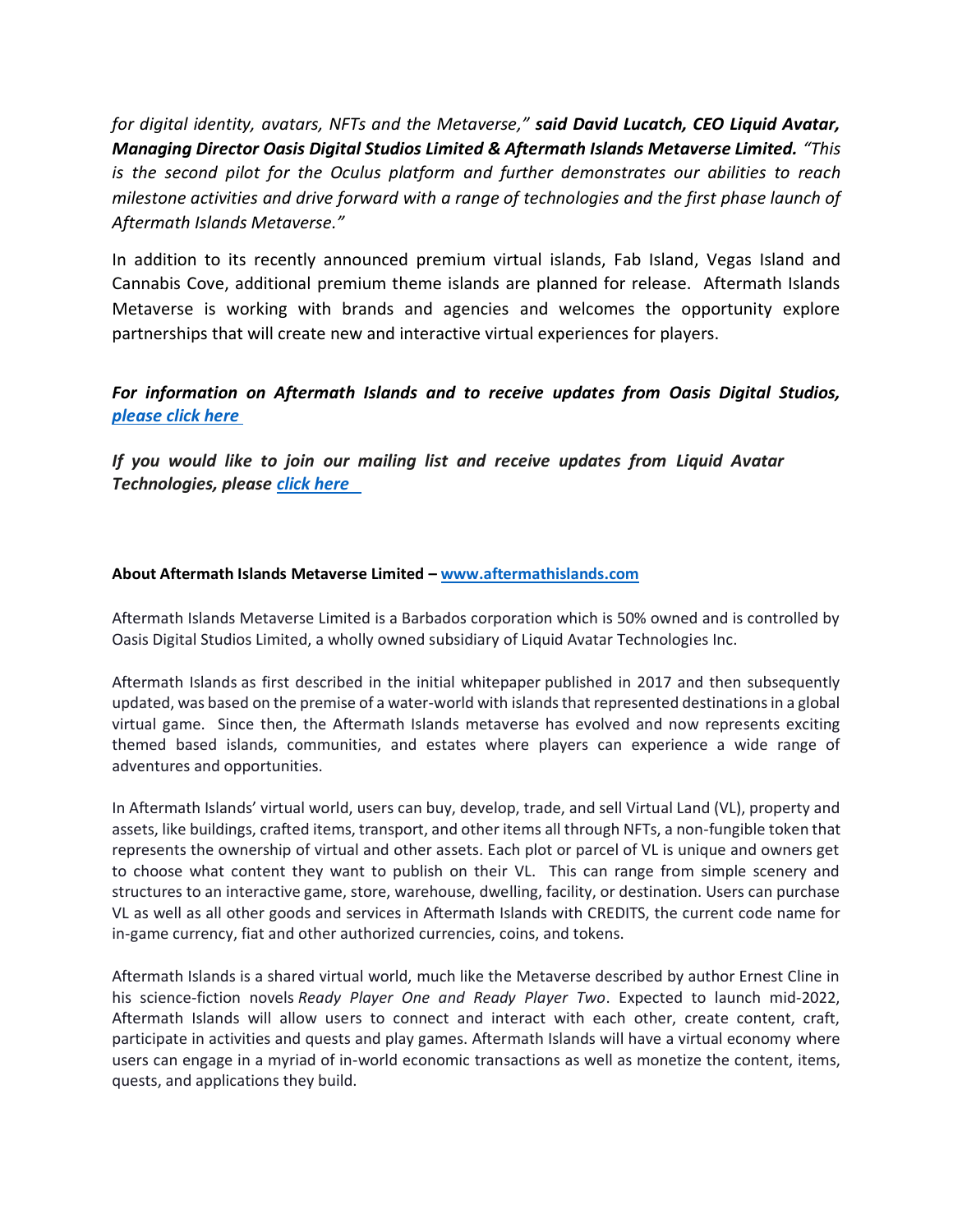For more information about Aftermath Islands, please visit [www.aftermathislands.com](https://aftermathislands.com/)

#### **About Oasis Digital Studios Limited – [www.oasisdigitalstudios.com](https://oasisdigitalstudios.com/)**

Oasis Digital Studios Limited ("Oasis") brings together leading individuals and organizations in blockchain technology, computer graphics, augmented reality, entertainment, art, sports, gaming, music, media, comic book, memorabilia, and pop culture arenas to support the fast-paced and growing digital collectible and NFT marketplace. The Oasis business model is to create storytelling, experiential and collectible partnerships with artists, sports personalities, talent, brands, and commercial enterprises to create digital offerings and digital / physical product programs via digital collectibles and NFTs. Oasis uses multimedia, cinematics, animations, and other techniques to create unique products together with the latest Augmented Reality and virtual technologies to tell the Artist and Talent stories providing immersive experiences for Digital Collectibles and NFTs. The Oasis AR Enhanced NFT experience, powered by ImagineAR, will be available exclusively through the Liquid Avatar Mobile App, which features the ability for users to create digital icons that allow them to manage, control and create value from their biometrically verified digital identity, and is available on Google Play and in the Apple App Store.

#### **About Liquid Avatar Technologies Inc. – [www.liquidavatartechnologies.com](https://liquidavatartechnologies.com/)**

Liquid Avatar Technologies Inc. focuses on the verification, management and monetization of Self Sovereign Identity, empowering users to control and benefit from the use of their online identity.

The Liquid Avatar Mobile App, available in the Apple App Store and Google Play is a verified Self Sovereign Identity platform that empowers users to create high quality digital icons representing their online personas. These icons allow users to manage and control their digital identity and Verifiable Access and Identity Credentials, and to use Liquid Avatars to share public and permission based private data when they want and with whom they want.

The Liquid Avatar Verifiable Credentials Ecosystem (LAVCE) has been developed to support all participants in a digital credential ecosystem, including the Holder, Issuer and Verifier, using state-of-the-art blockchain and open standards technologies initially as a node on the Indicio Network. The Company is a voting and steering committee member of the Trust over IP Foundation, founding and steering committee member of Cardea, a Linux Foundation Public Health project, member of the Good Health Pass collaborative, DIACC, the Covid Credentials Initiative ("CCI"), The Linux Foundation and a founding member of the Lumedic Exchange.

The Company has a suite of early-stage revenue generating programs that support the Liquid Avatar Mobile App program, including KABN KASH, a cash back and reward program that has over 500 leading online merchants and is working to release its own branded network payment card.

The Company's subsidiary, [Oasis Digital Studios,](https://oasisdigitalstudios.com/) is a creative and development agency that supports a wide range of artists, talent, and enterprises with Non-Fungible Token (NFT) solutions and has acquired 50% and control of the [Aftermath Islands](http://www.aftermathislands.com/) Metaverse program.

Liquid Avatar Technologies Inc. is publicly listed on the Canadian Securities Exchange (CSE) under the symbol "LQID" (CSE:LQID).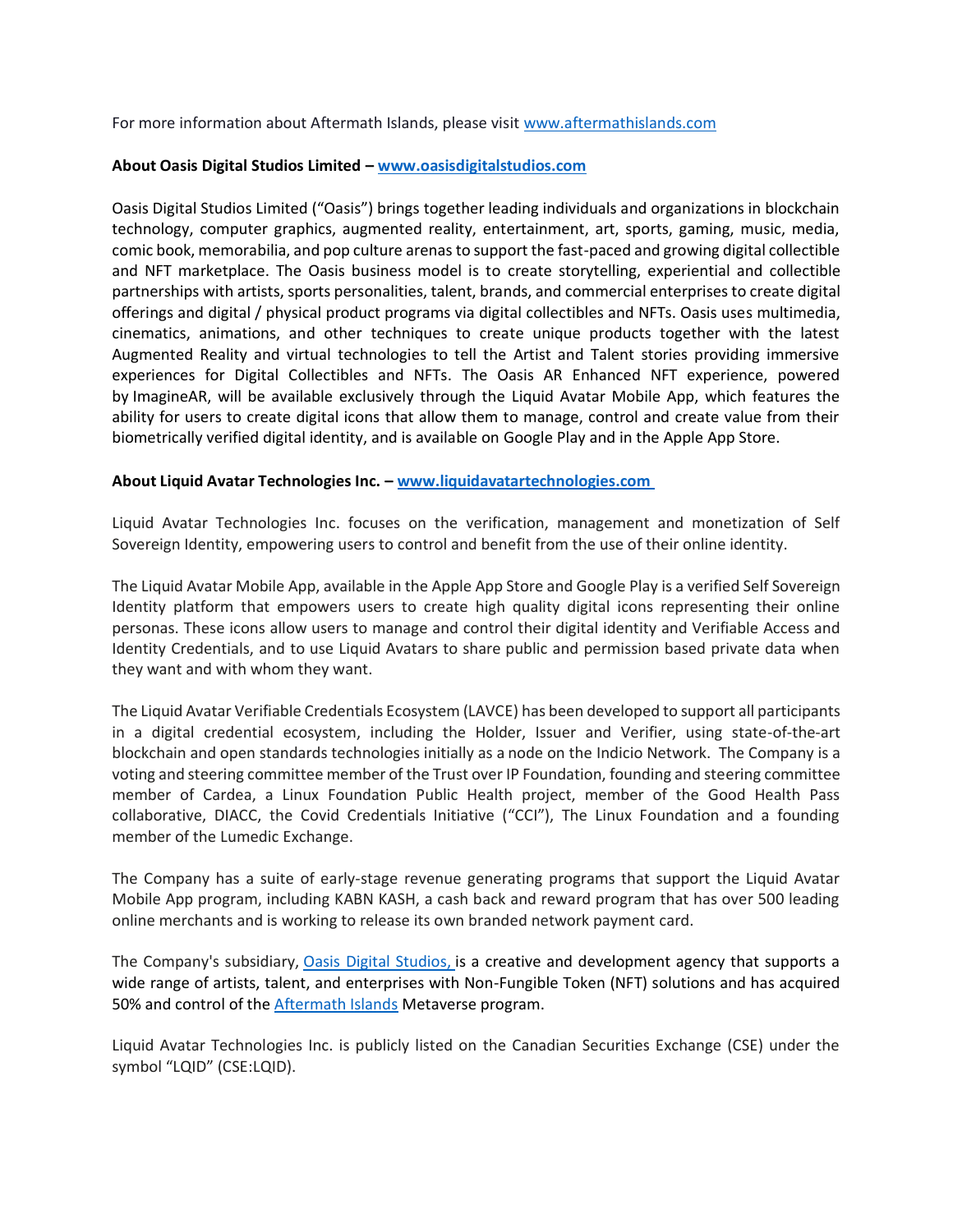The Company also trades in the United States, on the OTCQB under the symbol "LQAVF" and in Frankfurt under the symbol "4T51".

If you have not already joined our mailing list and would like to receive updates on Liquid Avatar Technologies Inc., please [click here](https://hello.liquidavatar.com/liquid-avatar-updates) to join!

For more information, please visit [www.liquidavatartechnologies.com](https://liquidavatartechnologies.com/)

**For further information, please contact:** David Lucatch Chief Executive Officer 647-725-7742 Ext. 701 [ir@liquidavatar.com](mailto:ir@liquidavatar.com)

**US and Canadian Media Contact**: Nicole Rodrigues NRPR Group [nicole@nrprgroup.com](mailto:nicole@nrprgroup.com) 

*The CSE has not reviewed and does not accept responsibility for the adequacy or accuracy of this release.*

*All websites referred to are expressly not incorporated by reference into this press release.*

#### **Forward-Looking Information and Statements**

This press release contains certain "forward-looking information" within the meaning of applicable Canadian securities legislation and may also contain statements that may constitute "forward-looking statements" within the meaning of the safe harbor provisions of the United States Private Securities Litigation Reform Act of 1995. Such forward-looking information and forward-looking statements are not representative of historical facts or information or current condition, but instead represent only the Company's beliefs regarding future events, plans or objectives, many of which, by their nature, are inherently uncertain and outside of the Company's control. Generally, such forward-looking information or forward-looking statements can be identified by the use of forward-looking terminology such as "plans", "expects" or "does not expect", "is expected", "budget", "scheduled", "estimates", "forecasts", "intends", "anticipates" or "does not anticipate", or "believes", or variations of such words and phrases or may contain statements that certain actions, events or results "may", "could", "would", "might" or "will be taken", "will continue", "will occur" or "will be achieved".

The forward-looking information and forward-looking statements contained herein include, but is not limited to, statements regarding the future launch of in-game activities, sales of digital and physical collectibles, Non-Fungible Tokens and other related products through Oasis Digital Studios and / or its clients, partners and other service providers, statements regarding the future capabilities of LAVCE or the operation of an Indicio Network Node, expected geographic expansion, the ability of the Company to generate revenues, roll out new programs and to successfully achieve business objectives, and expectations for other economic, business, and/or competitive factors.

By identifying such information and statements in this manner, the Company is alerting the reader that such information and statements are subject to known and unknown risks, uncertainties and other factors that may cause the actual results, level of activity, performance, or achievements of the Company to be materially different from those expressed or implied by such information and statements.